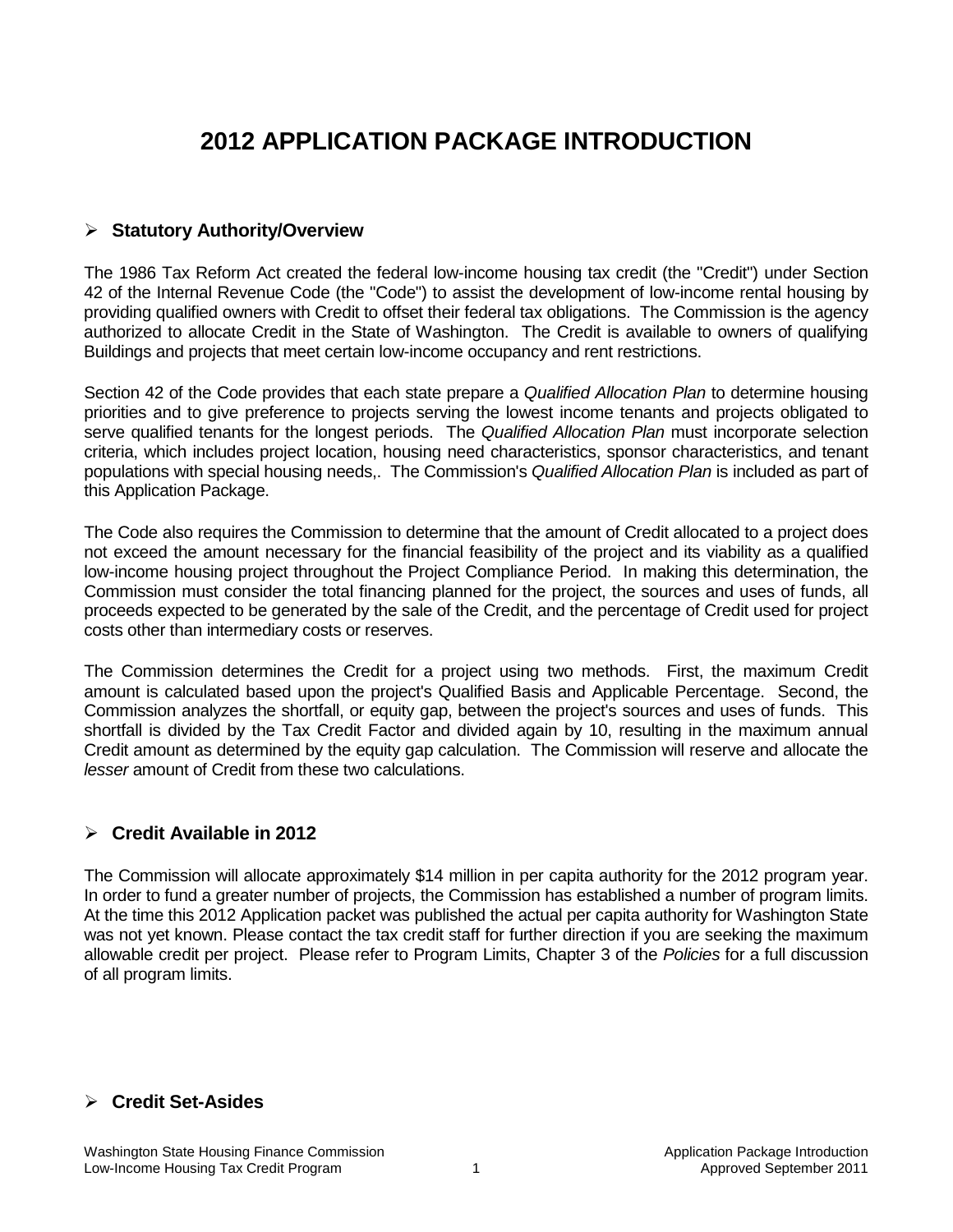| The Commission has established four Credit Set-Aside categories: |     |
|------------------------------------------------------------------|-----|
| <b>Qualified Nonprofit Organizations:</b>                        | 10% |
| <b>HOPE VI</b>                                                   | 20% |
| <b>Rural Housing projects</b>                                    | 15% |
| Rural Development (RD) projects:                                 | 5%  |

All projects will be considered for the Credit Set-Aside category selected in the Application. With the exception of the HOPE VI Credit Set-Aside, if a project does not receive a Credit Reservation and Carryover Allocation Contract in the selected category, the project may still qualify based upon its ranking against other projects competing for the balance of Annual Authority.

# *Prior to submitting your Application to the Commission:*

# **Read the entire Application Package carefully**

The materials in this Application Package assume you or your advisors have knowledge of: (i) low-income housing tax credits; (ii) whether your particular project may be eligible for Credit; and (iii) how to syndicate or otherwise utilize Credit to finance project costs. If you would like to receive a more basic summary of how tax credits work, please call (206) 464-7139 and ask to speak to a development analyst in the Tax Credit Division or refer to our website at [www.wshfc.org/tax-credits.](http://www.wshfc.org/tax-credits)

The *Policies* describe the process and criteria used by Commission staff to evaluate and rank projects for recommendations for Credit Reservations and Carryover Allocations. The *Policies* also describe the conditions, limitations, and requirements that must be satisfied in order for your project to be eligible for a Credit Reservation and Carryover Allocation Contract, a final allocation, and how to maintain the reservation during the development and construction of the project. The *Policies* also set forth project transfer or assignment requirements, an overview of the project monitoring requirements during the operation of the project, the Commission's fee schedule, a description of the Commission's process for decisions and reviews, and the *Policies* applicable to qualified tax-exempt bond-financed projects.

The *Policies* include the Commission's interpretation of the requirements under Section 42 of the Code, as well as additional conditions established by the Commission. The *Policies* include a Glossary that defines technical terms, which are capitalized in the Application package.

# **Meet with your advisors**

Prior to submitting an Application, we recommend you consult with your tax advisor, legal counsel, and/or accountant to ensure that your project meets the requirements to participate in the tax credit program, especially the Minimum Threshold Requirements in Chapter 4 of the *Policies*. Be certain that you have the documentation to qualify for participation in any selected Credit Set-Aside or to support any selected Allocation Criteria. We also invite you to make an appointment to meet and discuss your proposal with tax credit staff prior to submitting an Application.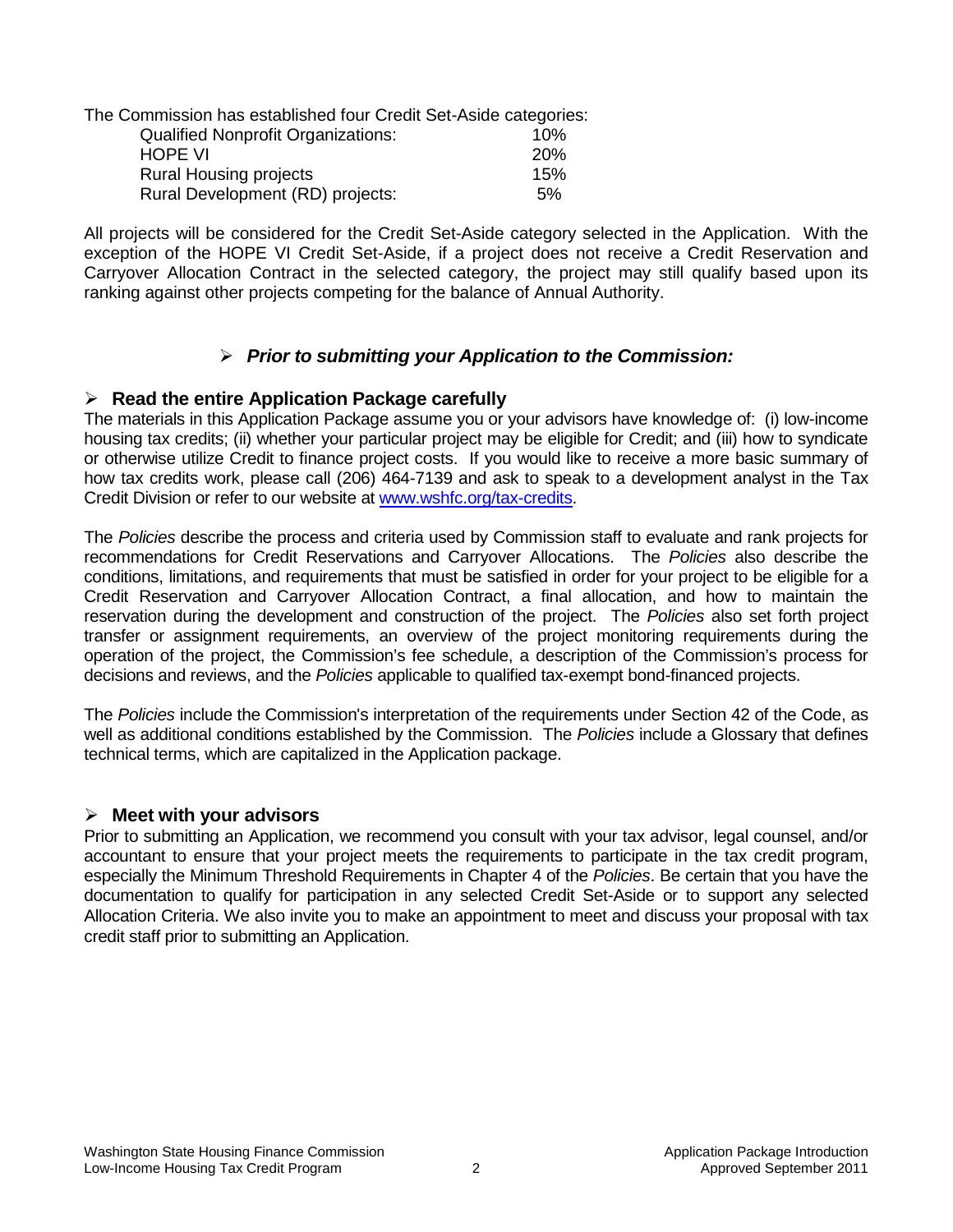# *Submitting your Application:*

#### **The Application**

Complete and sign the Application, and submit it with all required attachments and application fee to the Commission not later than the **Application deadline, Thursday, December 15, 2011 at 5:00 p.m.** 

Please keep in mind that there are **three new pre-application approval requirements** in place for the 2012 round. If your project requires a Total Development Cost Limit Waiver, a Non-Rural State Designated Basis Boost, or would like to be awarded Community Revitalization Plan points, pre-application approval requests must be submitted **no later than 5:00 p.m. on Monday, October 17, 2011.**

# **Processing**

The Commission staff will first review your Application for completeness and will confirm that the project complies with the General Requirements and Disclosures, Program Limits, and Minimum Threshold Requirements as detailed in Chapters 2, 3 and 4, of the *Policies*. The staff will then review your supporting documentation to determine whether your project qualifies for the selected Credit Set-Aside and meets the conditions to receive any selected Allocation Criteria points. A five-day Correction Period allows you to provide missing information or clarify items for your project. Following the Correction Period, all projects are ranked for recommendations to receive Credit in each Credit Set-Aside category by the number of Allocation Criteria points scored. Please refer to Chapter 6 of the *Policies* for additional information regarding Allocation Criteria points. The Commission staff will also calculate the Credit amount needed for the project.

During this process, the Commission notifies the chief executive officer of the local jurisdiction where your project is located to provide an opportunity to comment on your project. The Commission also conducts a public hearing to receive comments from the general public regarding all the projects submitted in the Application round.

The Commission approves a list of the projects and authorizes the Executive Director to establish Credit Reservation and Carryover Allocation Contracts and other related documents for projects as appropriate. The Commission will make available Credit reservation and carryover allocations to qualified projects as outlined in more detail in Chapter 7 of the *Policies*. You will be notified by mail if your project qualifies for Credit.

If your project is selected for a Credit reservation and carryover allocation, you will be required to enter into a Credit Reservation and Carryover Allocation Contract. During the project's development process, you will also be required to enter into additional agreements with the Commission, such as a Regulatory Agreement, and meet certain development milestones, all of which are described in the *Policies*.

# **Project Milestones**.

Each project must meet the development milestones identified in the *Policies* and the project's Credit Reservation and Carryover Allocation Contract. The milestone dates are established in accordance with the development schedule for each project but cannot exceed certain stated deadlines depending on what calendar year your project is Placed-In-Service.